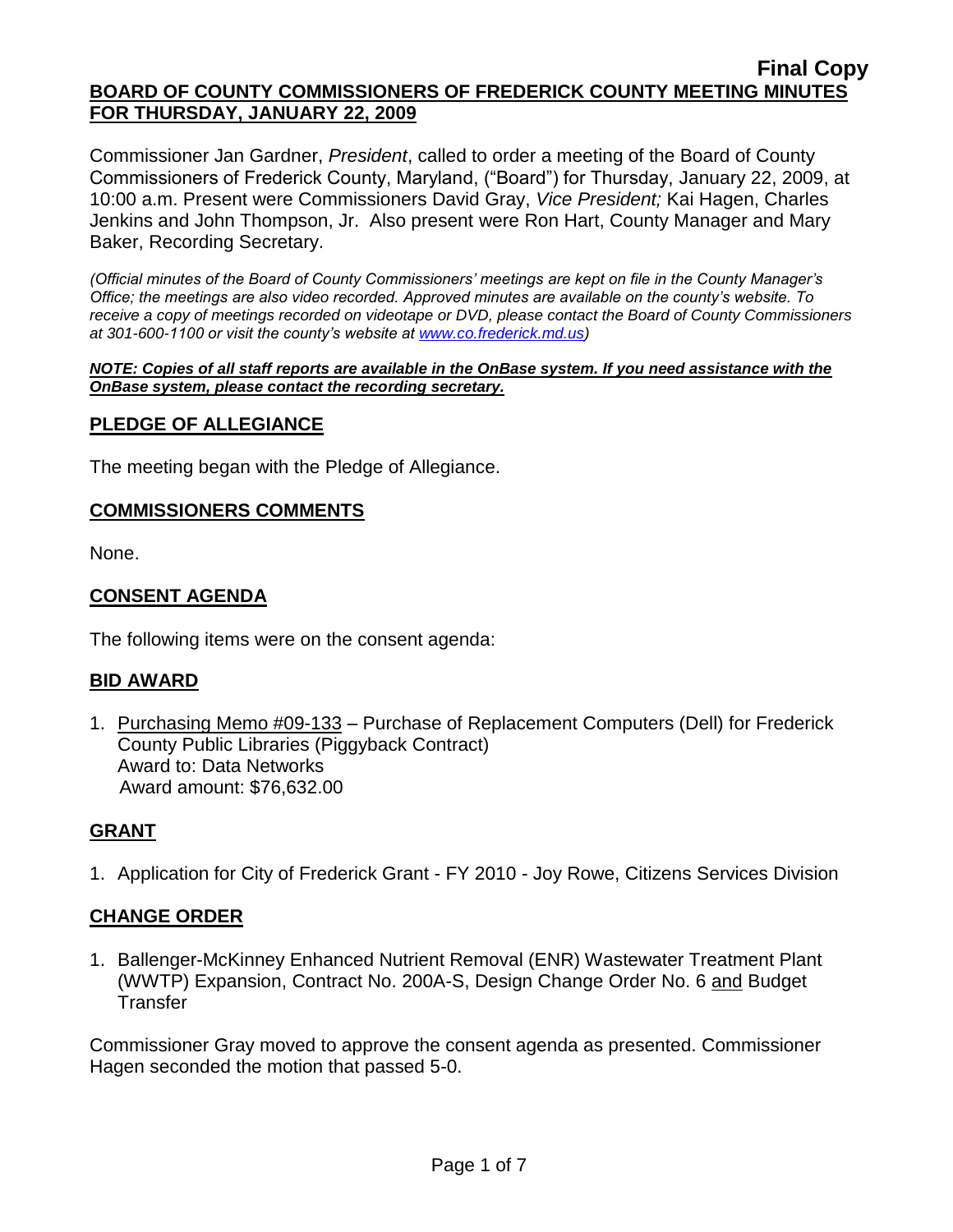#### **ADMINISTRATIVE BUSINESS**

# **MD 80 at Ijamsville Road/Big Woods Road Memorandum of Understanding (MOU) and Budget Transfer - Robert Shen, Public Works Division**

Mr. Shen and Mark Crampton, State Highway Administration (SHA), Maryland Department of Transportation, presented information regarding the SHA project, which proposed improvements to the sight distance at the MD 80 with Ijamsville Road and Big Woods Road intersection.

The SHA would be 100% responsible for all design costs, acquisition of right-of-way, relocation of utilities and construction improvements and 50% of the cost for a new traffic signal on MD 80. The county would be responsible for 100% of all design costs, acquisition of right-of-way, relocation of utilities and construction improvements and 50% of the cost for a new traffic signal at the intersection of Ijamsville Road and Big Woods Roads.

Commissioner Hagen moved to approve the MOU and budget transfer as presented. Commissioner Gray seconded the motion that passed 5-0.

### **Leadership in Energy and Environmental Design (LEED) Decision for the Brunswick Branch Library (CIP Project C11904) – David Grossweiler, Public Works Division**

Mr. Grossweiler presented information to the Board regarding the design of the Brunswick Library being changed from certified LEED to LEED Silver as established by the United States Green Building Council (USGBC).

Mr. Grossweiler noted the LEED certification was developed by the USGBC to promote design and construction of high performing, sustainable buildings. The rating system evaluated the impact the building had on the environment, natural resources, energy and water usage. LEED certified points were 26-32; Silver LEED points were 33-38.

Commissioner Gray moved to continue progress with LEED certification only at this time for the Brunswick Branch Library. Commissioner Jenkins seconded the motion that passed 5-0.

### **FY 2009 State Gypsy Moth Agreement - Mike Gastley, Finance Division**

Mr. Gastley presented information regarding the gypsy moth agreement.

Mr. Gastley noted Mr. Robert Tatman, Program Manager for Plant Industries and Pest Management for the Maryland Department of Agriculture (MDA), sent a request to the county to fund up to \$233,176 for the county's share of the gypsy moth spray. Mr. Gastley indicated the county currently had \$80,000 budgeted for FY 2009.

There was Board consensus to send a letter back to Mr. Tatman stating the county only had \$80,000 budgeted for FY 2009.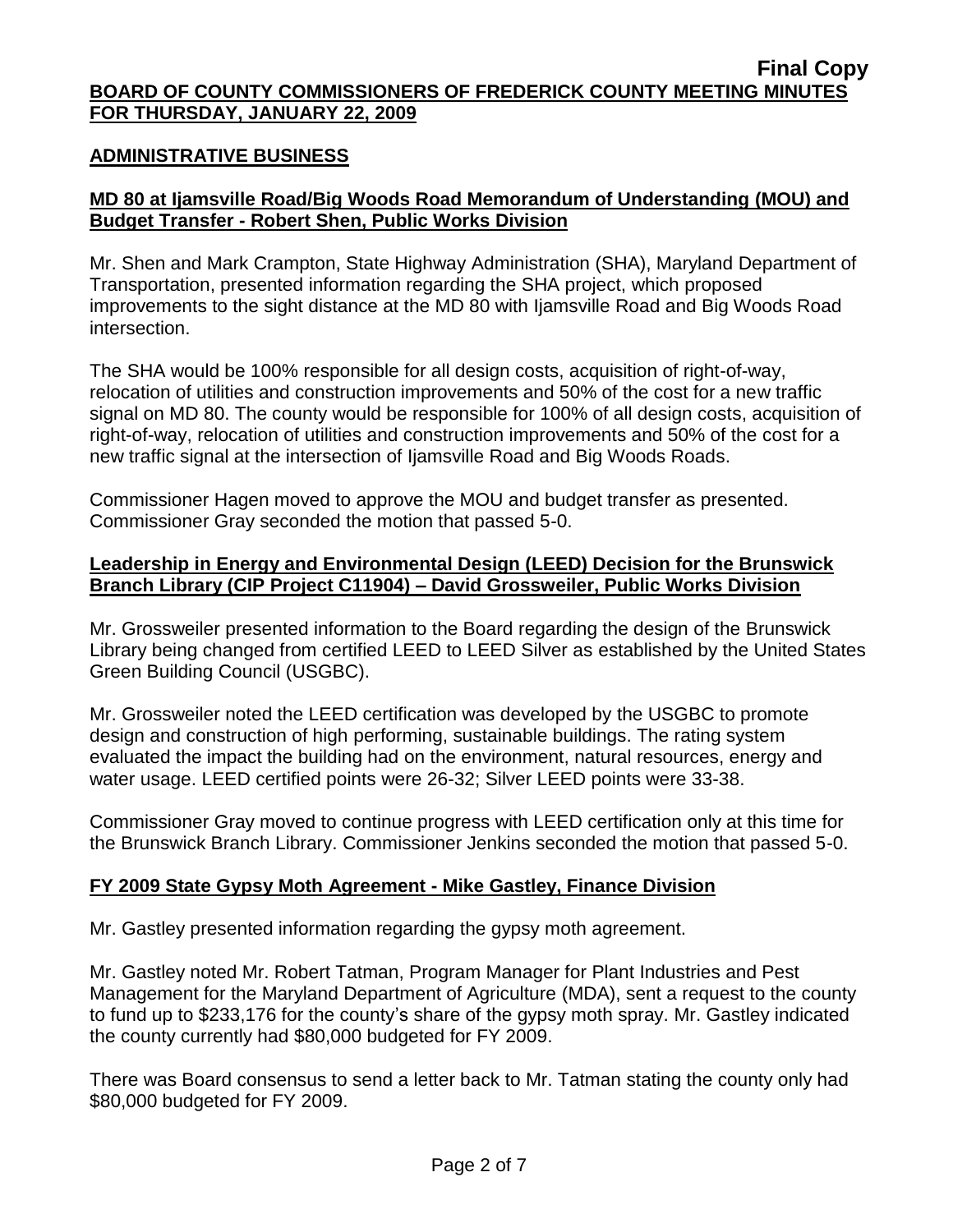It was noted the Board also requested an explanation of fees and acreage changes within the county from MDA.

# **LEGISLATIVE ISSUES**

John Mathias, County Attorney, presented updates to the legislative issues which included:

- Solid Waste Franchise issue (tabled until all eight delegation members were present to vote);
- Part-time alcoholic beverage inspector position; and
- Potential tax credits

It was also noted the other Frederick County requests would be reviewed during the legislative meeting scheduled for January 23, 2009.

# **COMMISSIONERS COMMENTS**

None.

# **PUBLIC COMMENTS**

Bill Ashton, Turkey Trail

# **QUESTIONS – PRESS**

None.

### **CLOSED SESSION**

Commissioner Gray moved to proceed to closed session in accordance with Maryland Annotated Code State Government Article § 10-508(a)(7) Consult with counsel to obtain legal advice; and (8) To consult with staff, consultants, or other individuals about pending or potential litigation. Commissioner Hagen seconded the motion that passed 5-0.

### **ADJOURN**

The meeting adjourned at 11:25 a.m.

Respectfully submitted,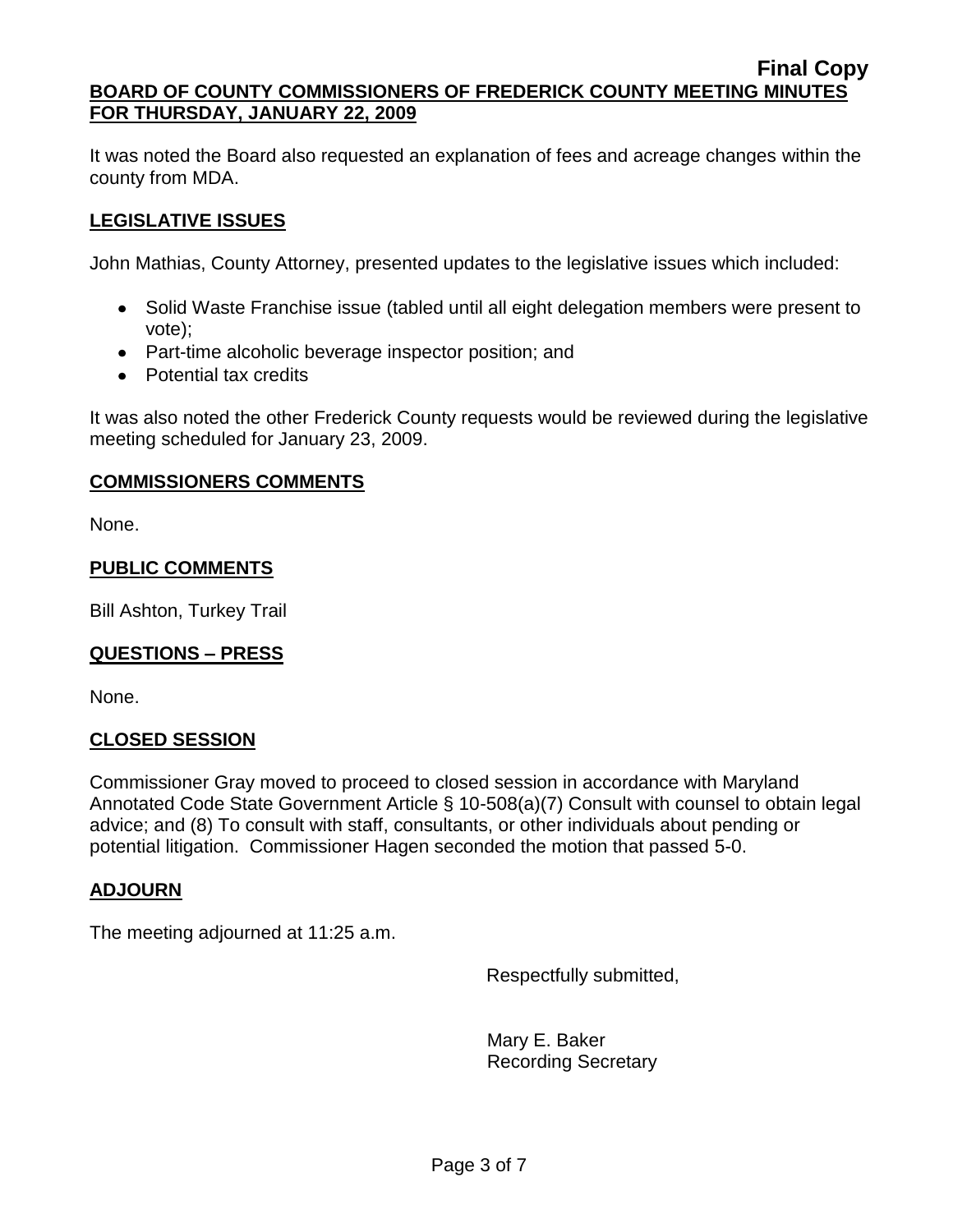## **FORM OF STATEMENT FOR CLOSING THE MEETING OF THURSDAY, JANUARY 22, 2009**

# **STATUTORY AUTHORITY TO CLOSE SESSION**

### **State Government Article §10-508(a):**

(7) Consult with counsel to obtain legal advice.

### **Motion:**

Commissioner Gray moved to proceed to closed session in accordance with Maryland Annotated Code State Government Article § 10-508(a)(7) Consult with counsel to obtain legal advice; and (8) To consult with staff, consultants, or other individuals about pending or potential litigation. Commissioner Hagen seconded the motion that passed 5-0.

#### **Topic to be Discussed:**

To discuss potential litigation involving county property.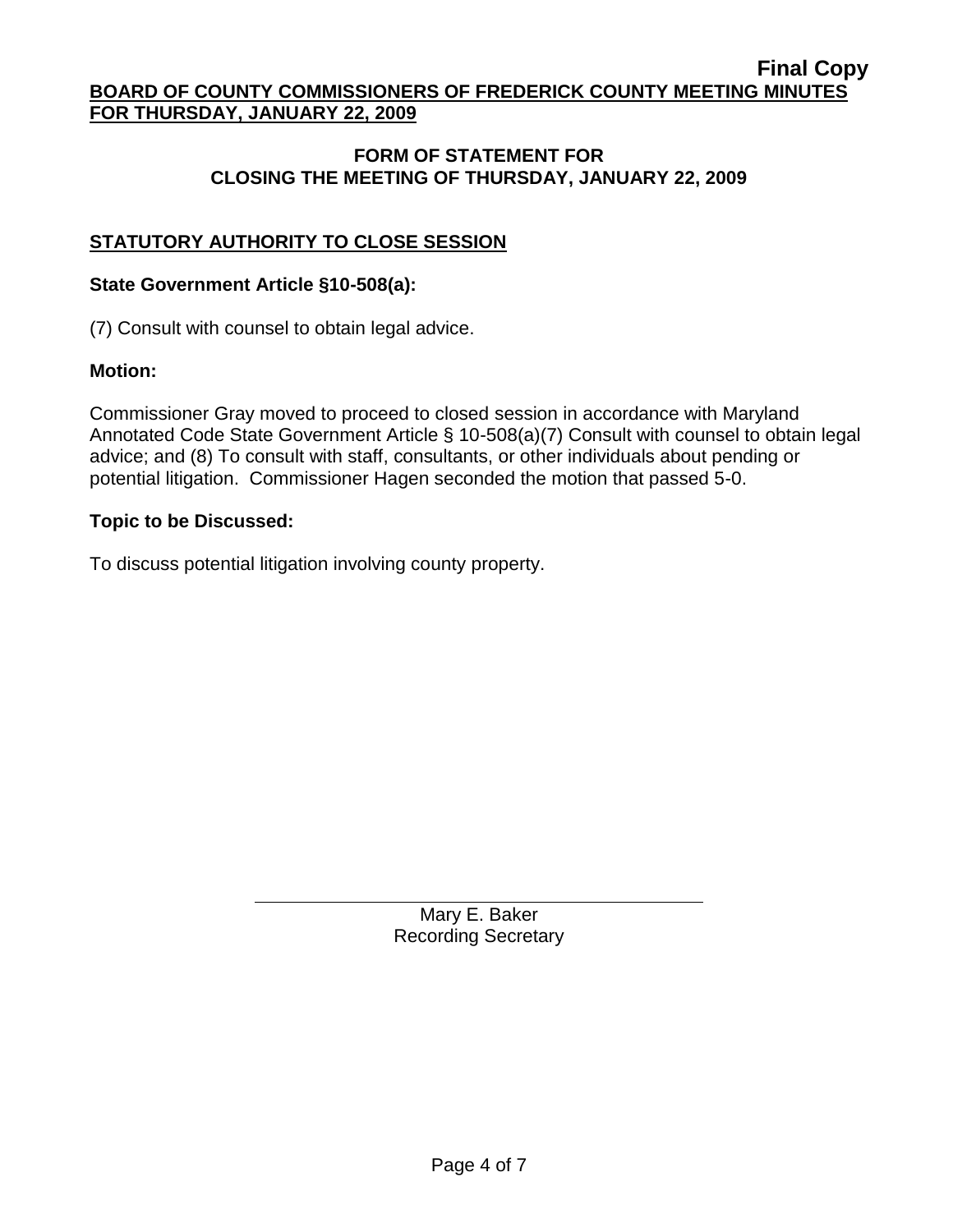## **FORM OF STATEMENT FOR CLOSING THE MEETING OF THURSDAY, JANUARY 22, 2009**

# **STATUTORY AUTHORITY TO CLOSE SESSION**

### **State Government Article §10-508(a):**

(8) To consult with staff, consultants, or other individuals about pending or potential litigation.

### **Motion:**

Commissioner Gray moved to proceed to closed session in accordance with Maryland Annotated Code State Government Article § 10-508(a)(7) Consult with counsel to obtain legal advice; and (8) To consult with staff, consultants, or other individuals about pending or potential litigation. Commissioner Hagen seconded the motion that passed 5-0.

### **Topic to be Discussed:**

To discuss with the county's attorneys and county staff the legal consequences and issues with entering into a particular public works agreement.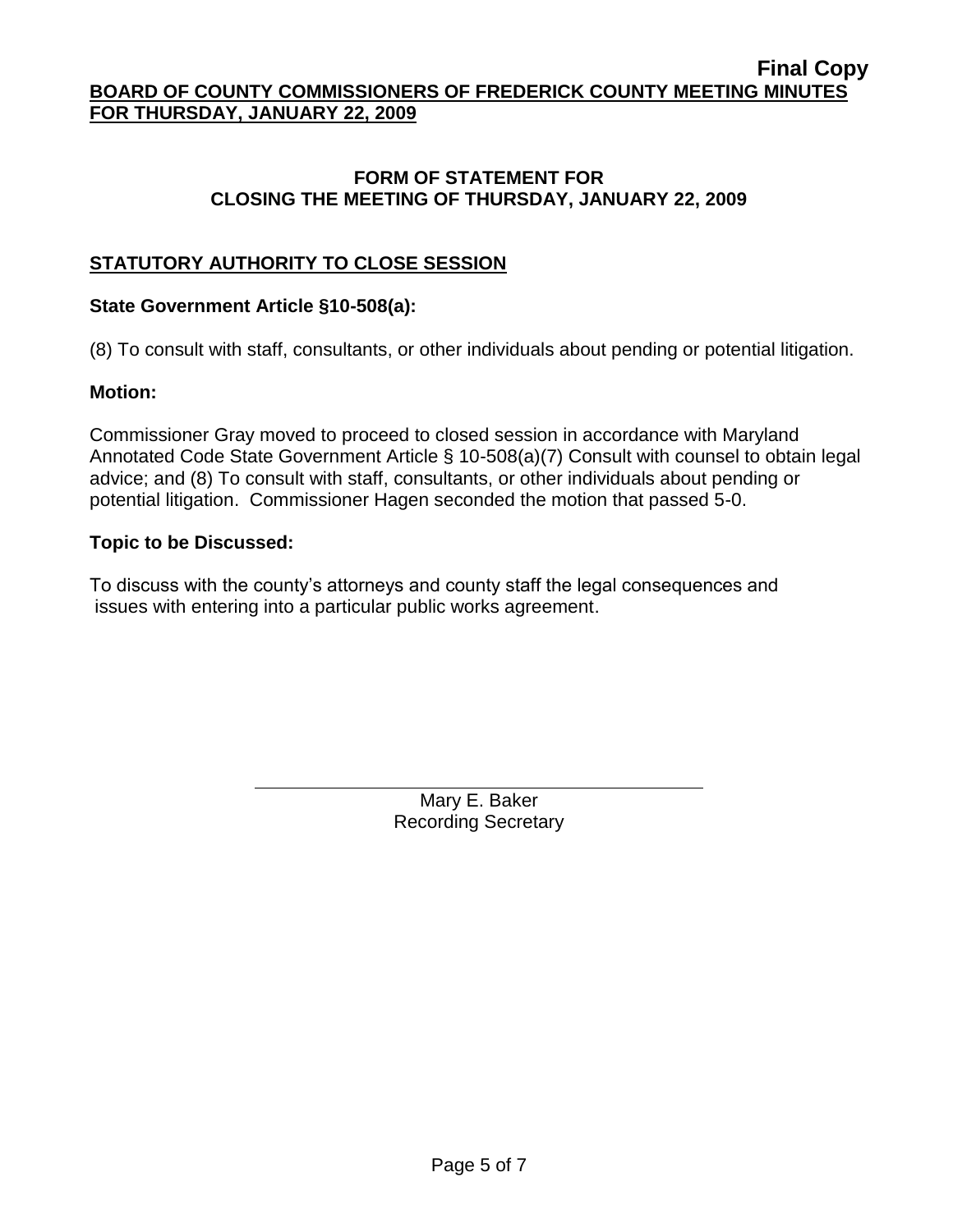## **FORM OF STATEMENT FOR MINUTES OF NEXT OPEN MEETING ON TUESDAY, JANUARY 27, 2009 FOLLOWING THE CLOSED MEETING OF THURSDAY, JANUARY 22, 2009**

## **STATUTORY AUTHORITY TO CLOSE SESSION**

# **State Government Article §10-508(a):**

(7) Consult with counsel to obtain legal advice.

# **Motion:**

Commissioner Gray moved to proceed to closed session in accordance with Maryland Annotated Code State Government Article § 10-508(a)(7) Consult with counsel to obtain legal advice; and (8) To consult with staff, consultants, or other individuals about pending or potential litigation. Commissioner Hagen seconded the motion that passed 5-0.

J. Mathias, R. Hart, B. Stanton, A. Abraham, P. Hannah, J. Kroll, R. McCain, R. Santangelo and M. Baker.

### **Topic to be Discussed:**

To discuss potential litigation involving county property.

### **Action Taken:**

The Board approved the negotiated settlement and agreement as presented in the staff report.